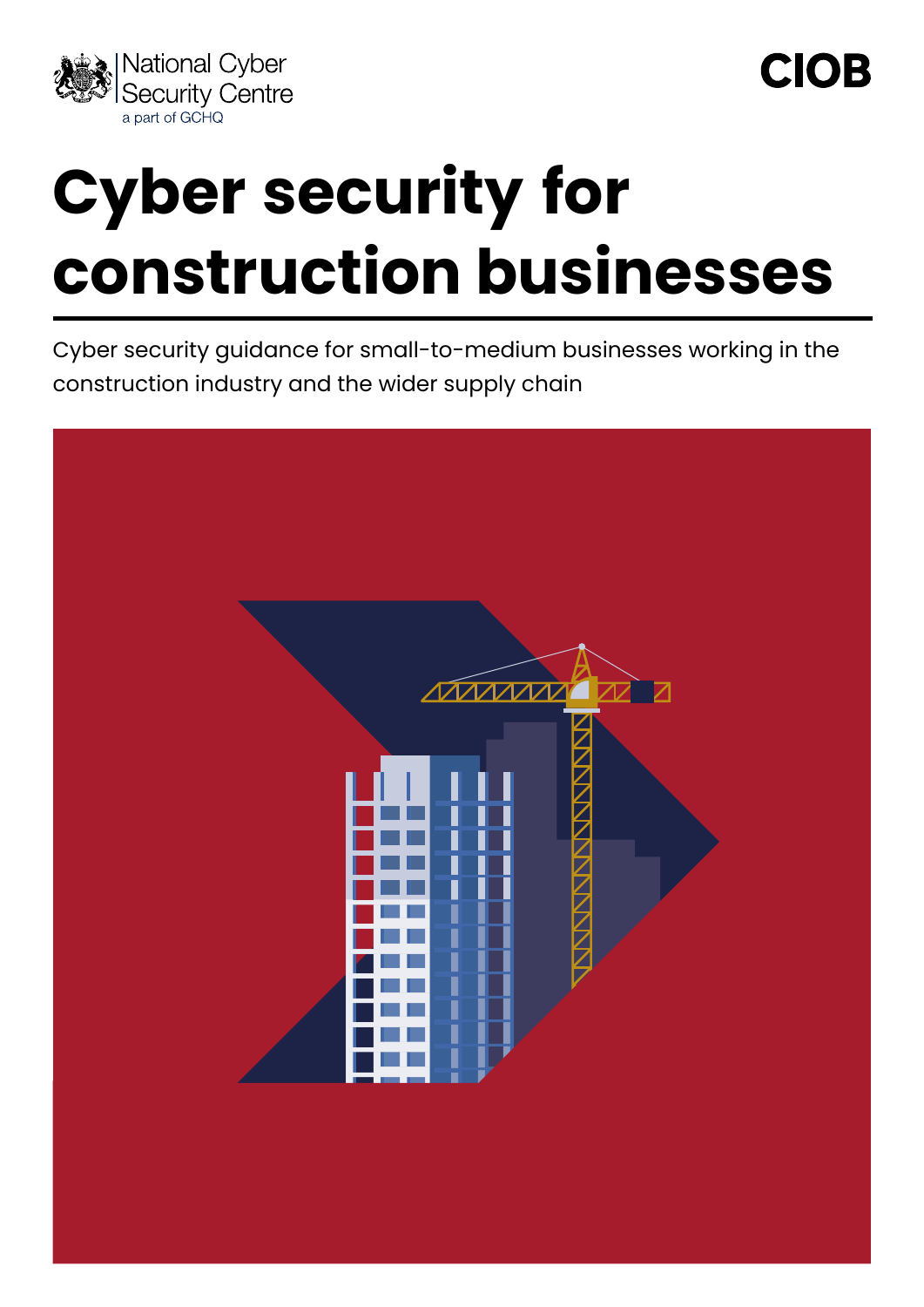### **Foreword**

The National Cyber Security Centre (NCSC) is delighted to partner with the Chartered Institute of Building (CIOB) to produce this guidance to help small-to-medium sized construction businesses protect themselves from cyber attacks.

The NCSC is the UK government's lead for cyber security. Our aim is to make the UK the safest place to live and work online, and to help us achieve this, we work closely with key organisations of all sizes across all sectors, including construction.

Like many other sectors that are embracing new technologies and adopting new digital ways of working, the construction industry continues to be impacted by cyber crime. This document includes clear and concise cyber security guidance that can help you to safeguard your business.

Whilst we cannot guarantee protection against all the cyber threats you face, by implementing the steps described, you'll be protected from most common cyber attacks. And should the worst happen, you should be able to quickly recover.

We're always looking to improve our guidance, so if you have any feedback, good or bad, please get in touch with us using the [NCSC website.](https://www.ncsc.gov.uk/section/about-this-website/contact-us)

Understanding the role of cyber security within the construction industry is now an essential requirement for organisations of all sizes. Digital assets are commonplace in most businesses (including those in the construction sector), so managing data and digital communications channels is more important than ever.

The consequences of poor cyber security should not be underestimated. They can have a devastating impact on financial margins, the construction programme, business reputation, supply chain relationships, the built asset itself and, worst of all, people's health and wellbeing. Understanding the digital aspects of a business (and then minimising and managing the risks presented) is therefore of prime importance.

Cyber security has been highlighted by the CIOB for some time. Our [Digital Technologies](https://www.ciob.org/search-results?keyword=digital%20technologies%20asset%20management)  [& Asset Management Special Interest](https://www.ciob.org/search-results?keyword=digital%20technologies%20asset%20management)  [Group](https://www.ciob.org/search-results?keyword=digital%20technologies%20asset%20management) has supported members and the wider industry (with particular reference to supply chains and client relationships) to understand the principles of good security planning, and to encourage the use of design measures to mitigate and manage the potential risks for construction projects. We're now delighted to partner with the National Cyber Security Centre (NCSC) and the Centre for the Protection of National Infrastructure (CPNI) to produce another invaluable resource, the Cyber security for construction businesses guide.

This guide provides a timely opportunity to focus on the risks presented by cyber crime. It's particularly aimed at the small-tomedium sized businesses which make up the majority of construction companies in the UK, and is an accessible resource that can help organisations understand and prevent cyber crime across the sector.



Caroline Gumble Chief Executive of the Chartered Institute of Building (CIOB)



Caroline Gumble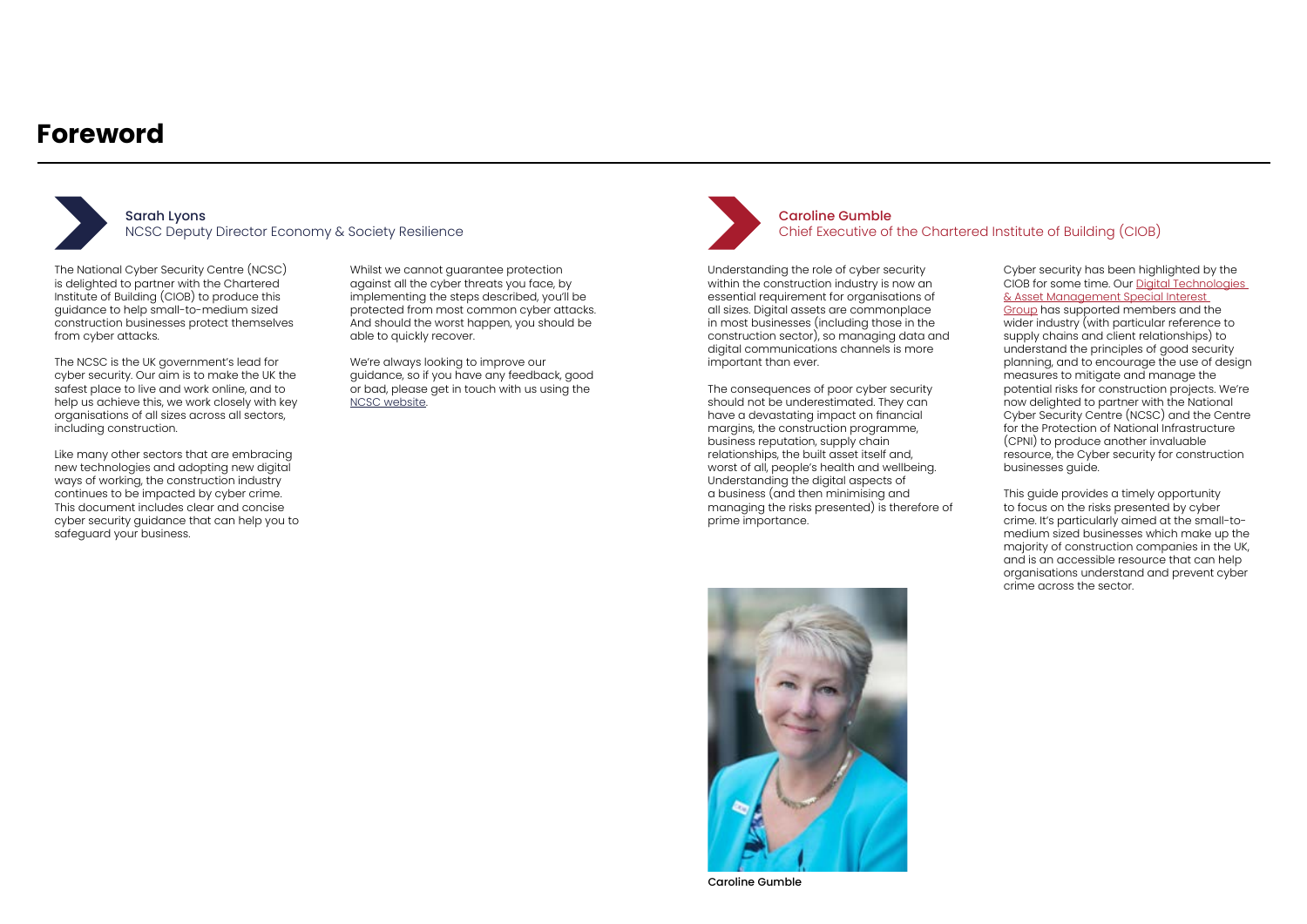### **About this guidance In this guidance**

This guidance is aimed at small-to-medium sized businesses working in the construction industry and the wider supply chain (including the manufacture of building supplies, surveying, and the sale of buildings).

- Section 1 of this guidance is aimed at business owners or managers. This section describes why cyber security matters to the construction industry, and then summarise the cyber threats associated with each stage of the construction process (design, construction and handover).
- **Section 2** provides guidance that can be implemented to make your construction business more resilient against common cyber attacks. The guidance is aimed at staff responsible for IT equipment and services within a construction business. Smaller businesses with no such role may want to start by reading the [NCSC's Small Business Guide.](https://www.ncsc.gov.uk/collection/small-business-guide)

1. Back up your data 2. Protecting your office equipment from malware 3. Keeping your phones and tablets safe 4. Using passwords to protect your data 5. Dealing with phishing 6. Collaborating with suppliers and partners 7. Preparing for (and responding to) cyber incidents

#### Where to go for more help



### **Section 2**  For staff responsible for IT



### Why cyber security matters

Who is behind cyber attacks?

Design stage Construction stage Handover stage

### **>** Cyber security guidance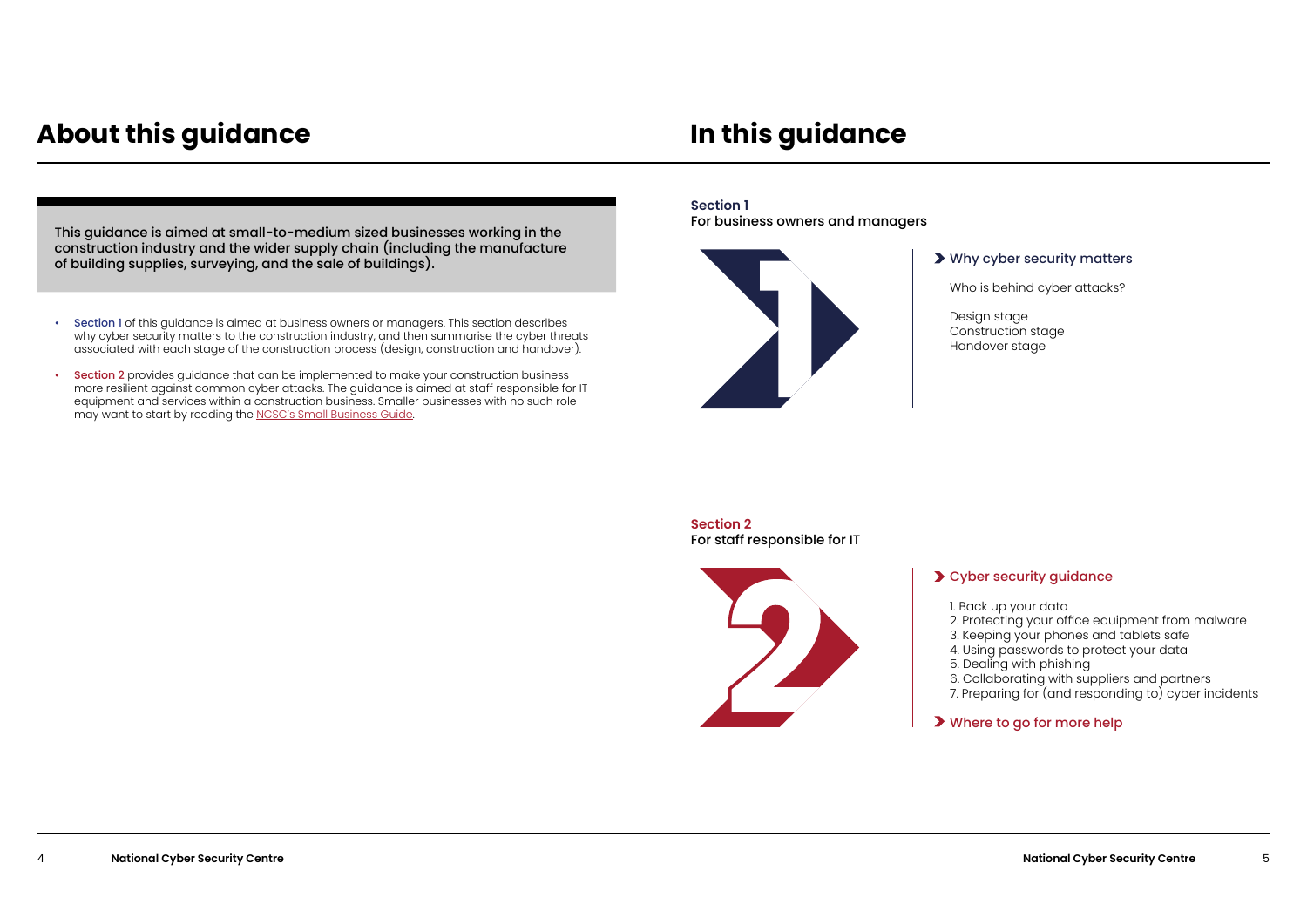

### **Section 1**  Why cyber security matters For business owners and managers

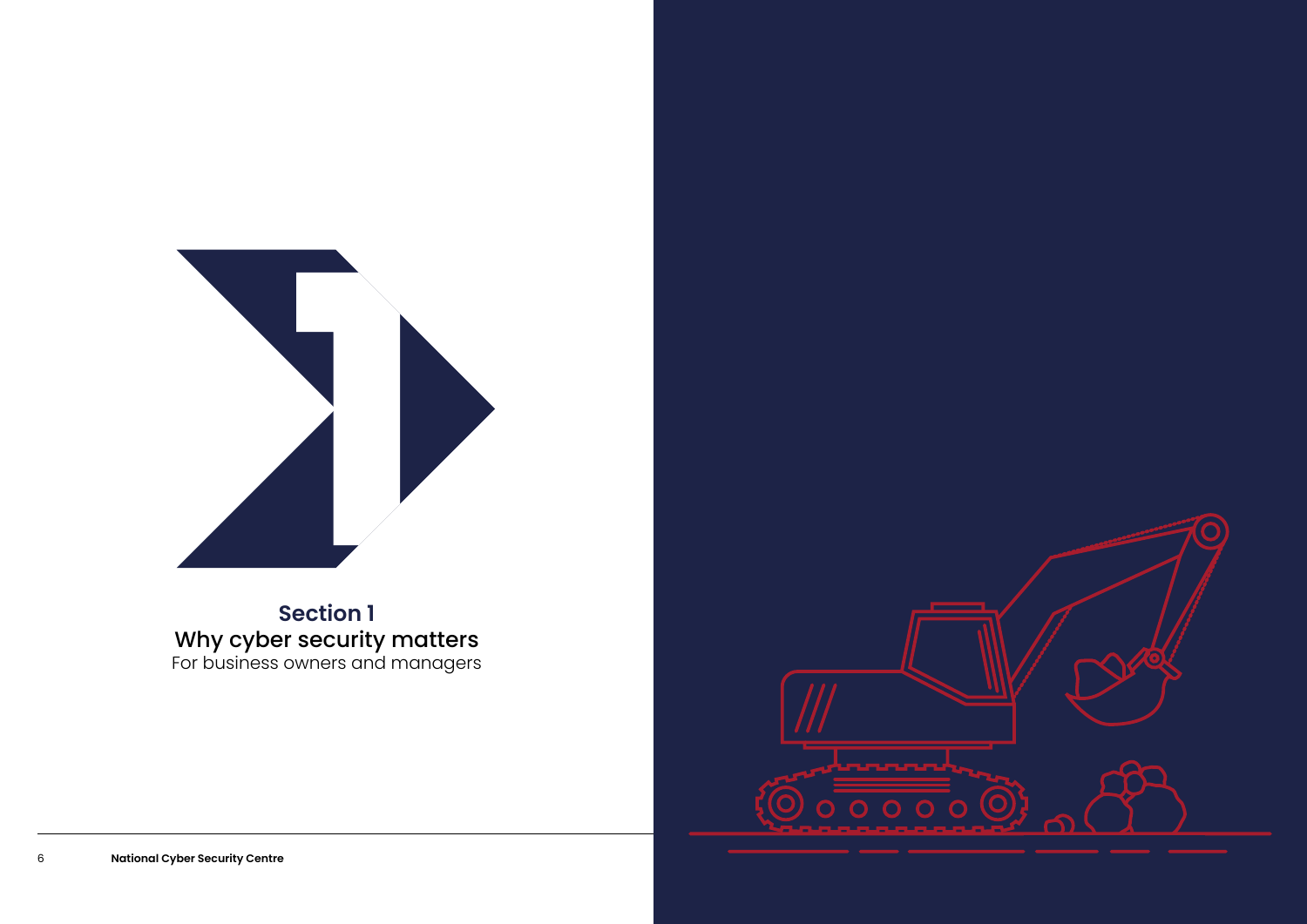Recent [high profile cyber attacks](https://www.bbc.co.uk/news/uk-england-birmingham-55208202)  [against the construction industry](https://www.bbc.co.uk/news/uk-england-birmingham-55208202) illustrate how businesses of all sizes are being targeted by criminals. As the industry continues to embrace and adopt new digital ways of working, it is more important than ever to understand how you might be vulnerable to cyber attacks, and what you can do to protect your business.

Cyber security is about safeguarding the technology we rely on, and protecting the services and information that all businesses, large and small, need to function. The construction industry specifically needs to take the cyber threat seriously for the following reasons:

- Construction businesses are seen by cyber criminals as an easy target, many of which have high cash-flows. Perhaps understandably, smaller and mid-sized businesses have a 'We're only a small business, it won't happen to us' attitude towards cyber security, and are reluctant to invest time, money, and training into what they perceive an unlikely threat.
- The extensive use of sub-contractors and suppliers involving large numbers of high value payments makes construction businesses an attractive target for spear phishing, which is when attackers send a targeted email that's pretending to be from a legitimate organisation, in an attempt to trick the construction business into paying money into a criminal's account.

Even if you don't lose money directly, a data [breach](https://www.ncsc.gov.uk/guidance/data-breaches) (which is when information held by an organisation is stolen or accessed without authorisation) or a [ransomware attack](https://www.ncsc.gov.uk/blog-post/what-board-members-should-know-about-ransomware) could cause a temporary shutdown of your business whilst the breach is investigated, and systems are recovered, as well as reputational damage with customers and partners. It could also leave you open to an investigation (and fines) from the [Information](https://ico.org.uk/for-organisations/guide-to-data-protection/introduction-to-dpa-2018/some-basic-concepts/)  [Commissioner's Office \(ICO\)](https://ico.org.uk/for-organisations/guide-to-data-protection/introduction-to-dpa-2018/some-basic-concepts/).

• Although construction businesses don't store the same kind of financial information a bank does, they still store (and have access to) valuable data. Criminals could be looking for details about the company's next bid (or building design) in order to gain an unfair advantage. Cyber criminals might be looking for sensitive employee data, like national security numbers, bank account numbers and payroll data, in order to engage in identity theft, or to craft realistic authentic-looking emails for phishing attacks.

You may not think it, but regardless of the size and nature of your business, the information that you hold is of value to a criminal. And although they may not target your business directly, it's all too easy to be damaged by phishing emails that cyber criminals send out, indiscriminately, to millions of businesses.

### **Why cyber security matters**

#### Who is behind cyber attacks?

The construction industry faces numerous groups and individuals that seek to take advantage and do harm, which is why it's so important to secure all digital aspects of your business. You may be targeted by:

Online criminals: they are good at identifying and conducting cyber attacks to make money, for example stealing and selling sensitive data, or holding systems and information to ransom.

Hacktivists: individuals with varying degrees of expertise, often acting in an untargeted way (perhaps to test their own skills or cause disruption for the sake of it). This might include political activists, out to prove a point for political or ideological and environmental reasons, or to expose or discredit your businesses activities.



Malicious insiders: they use their access to businesses data or networks to conduct malicious activity, such as stealing sensitive information to share with competitors.

Nation states: target both public and private sector organisations. Even if you don't think you're large enough to be of interest to foreign governments, you should understand the value you might represent. Perhaps you work with larger organisations (or on government projects) who are their main target.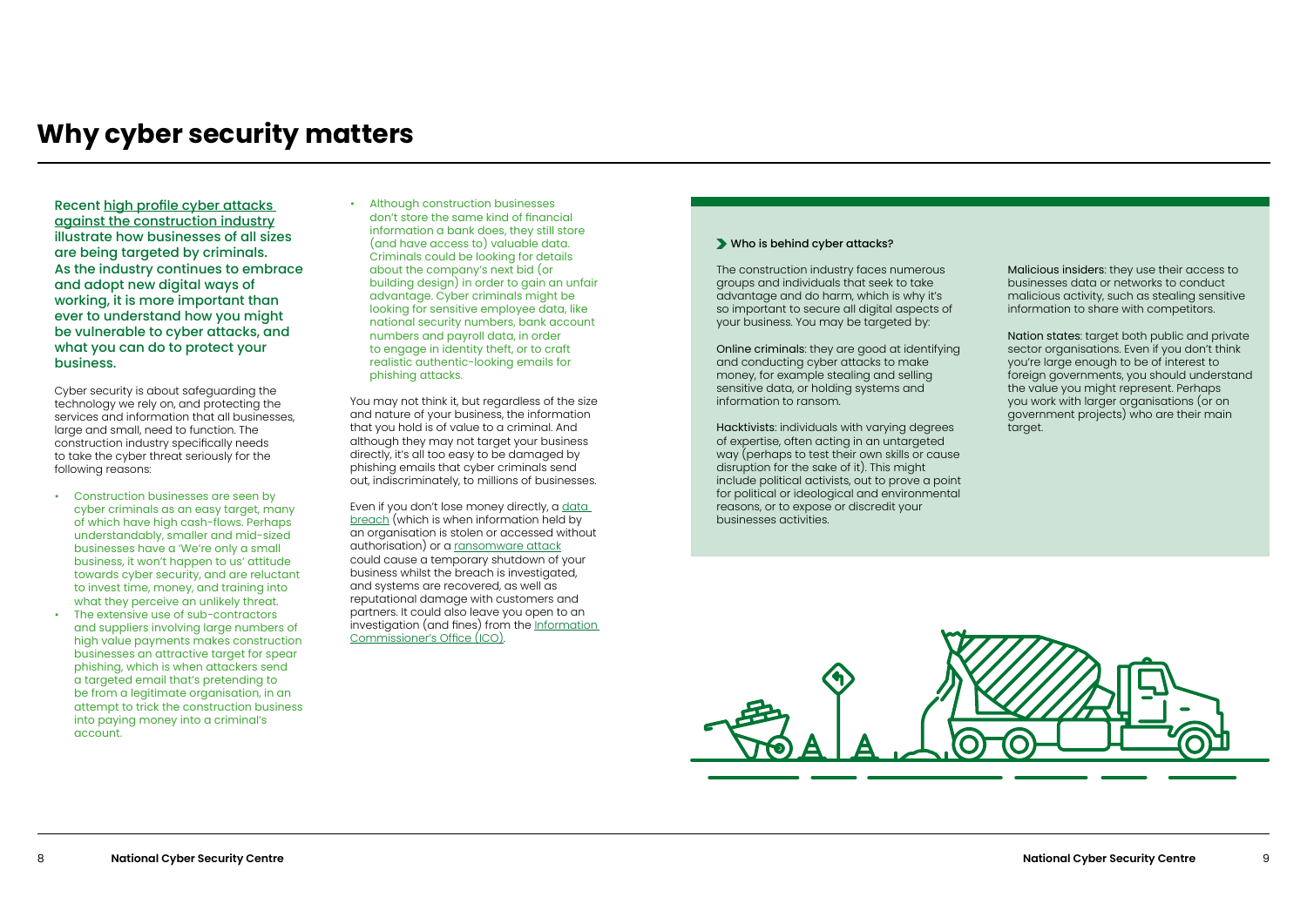#### **Engagement and training**

The three key stages in the construction industry (**design**, **construction** and **handover**) all involve extensive digital workflows, so all of them are at risk.

Everything from the computers, phones and tablets used to access emails, to the essential software used to process and store information, to sophisticated site equipment and digital-based systems installed within buildings. And of course, throughout the entire construction process, you'll need to manage and protect your business information (including client, staff, and project information).

The early stages of the construction process, such as the tender process, will generate for example, detailed quotes and signed contracts. A cyber attack at this stage might prevent a business from being able to win current tenders for work, and impact on future opportunities. By implementing the guidance in this document, your business will be in a more secure and resilient position against cyber attacks. You'll also find it easier to obtain related certifications (such as [Cyber Essentials](https://www.ncsc.gov.uk/cyberessentials/overview) and [ISO27001](https://www.iso.org/isoiec-27001-information-security.html)) which can demonstrate a degree of cyber maturity which some government contracts require.

It's important you have a system in place to receive, track and store electronic and paper-based documents. The system, whether physical or digital (or a combination of the two) should control access to sensitive information, as well as maintaining a 'golden thread' of information (quality and up-todate information records throughout the asset lifecycle) that is critical to a project or business transaction. This is formerly recommended in the Independent Review [of Building Regulations and Fire Safety: Hackitt](https://www.gov.uk/government/collections/independent-review-of-building-regulations-and-fire-safety-hackitt-review)  [review.](https://www.gov.uk/government/collections/independent-review-of-building-regulations-and-fire-safety-hackitt-review)

Having a system in place to keep records of what has been shared, when, and with whom helps prevent sensitive information, such as client or employee details, being accessed by the wrong people. You should also take steps to protect your business so that staff, suppliers, contractors and other third parties only have access to resources required to do their job. This authorisation helps control who has access to your physical and digital assets, and is covered in detail in the [NCSC's guidance on Identity and access](https://www.ncsc.gov.uk/collection/10-steps/identity-and-access-management)  [management](https://www.ncsc.gov.uk/collection/10-steps/identity-and-access-management).

At all stages of construction, it is important to ensure that you communicate cyber security requirements with your staff, both on site and at any remote locations. The importance of - for example - wearing a hard hat, is self explanatory. By contrast, explaining the danger of clicking on links within suspicious emails might be a harder sell, especially within a construction business where the IT function is less prominent.

Good cyber security takes into account the way people work in practice, and doesn't burden them with processes or procedures that get in the way of getting their jobs done. Supporting your staff to obtain the skills and knowledge required to work securely is often done through the means of awareness or training. If you conduct safety briefings for visitors or staff, use them to provide guidance (including on cyber security) and to raise security awareness.

Staff generally want to do the right thing, but not knowing why they're being asked to do (or not do) something can seem like 'security for its own sake'. Try educating staff on security in a positive way, rather than using fear. Focus on how their actions have a positive effect, rather than the trouble they'll be in if they make a mistake.

To educate employees on cyber security the NCSC has developed an e-learning package ['Top Tips For Staff',](https://www.ncsc.gov.uk/blog-post/ncsc-cyber-security-training-for-staff-now-available) which can be completed online.



#### **Looking after critical documents and data**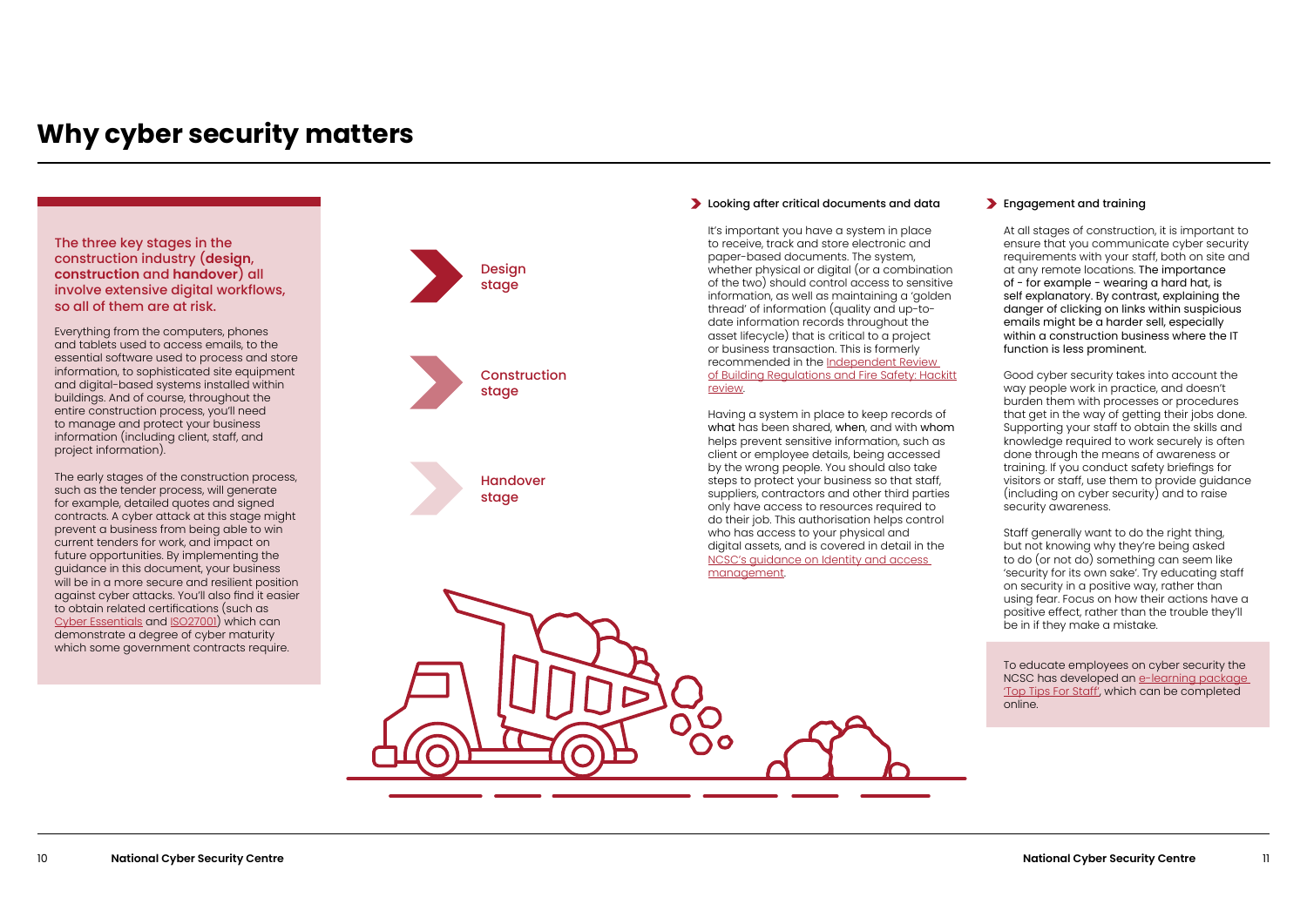The design stage is the process of developing the project brief so the building can be constructed. Much of this stage is carried out digitally, and you probably use a wide variety of different software tools during the design process, such as:

- computer aided design (CAD) and 3D modelling packages
- collaboration tools for sharing project information
- simulation packages to assist in structural and other specialist engineering disciplines
- general IT systems for storing information and data (either locally or on a business network

It's really important to make sure that the software is always kept up to date. [Applying](https://www.ncsc.gov.uk/guidance/vulnerability-management)  [these updates](https://www.ncsc.gov.uk/guidance/vulnerability-management) (a process known as patching) is one of the most important things you can do to improve cyber security.

On some projects, you may join or create a Common Data Environment (CDE) with other businesses. These environments include large amounts of project information with access given to third parties. [The NCSC's identity and](https://www.ncsc.gov.uk/collection/10-steps/identity-and-access-management)  [access management guide](https://www.ncsc.gov.uk/collection/10-steps/identity-and-access-management) can help you control who can (and who can't) access your data. You should also implement a 'need to know' process, where access is only granted for the information that is required for that task, and ensure staff are removed when they leave the project or business.

### stage contraction of the contraction of the cyber security risk assessment



A risk assessment is a vital part of any construction project, and this should include cyber security risks (as well as long-established health and safety ones). Conducting a cyber security risk assessment at the outset of the project allows you to identify what cyber security risks your business might face, and to build in precautionary steps you can take.

Cyber security is as much about knowing how your business functions as it is about technology. Think about what people, information, technologies and business processes are critical to your business. What would happen if you no longer had access to them (or if you no longer had control over them)? This basic understanding of what





you care about, and why it is important, should help you to prioritise where to protect your business most.

Cyber security requirements should then be identified and implemented to manage the assessed risks. This includes access to information, access to IT systems and software and access to offices and sites. You should continue to revisit and refresh your assessment as the project develops to ensure that you are continuing to manage risks effectively.

For more information about using risk assessments to improve cyber security, refer to the [NCSC's Board Toolkit guidance.](https://www.ncsc.gov.uk/collection/board-toolkit/risk-management-for-cyber-security)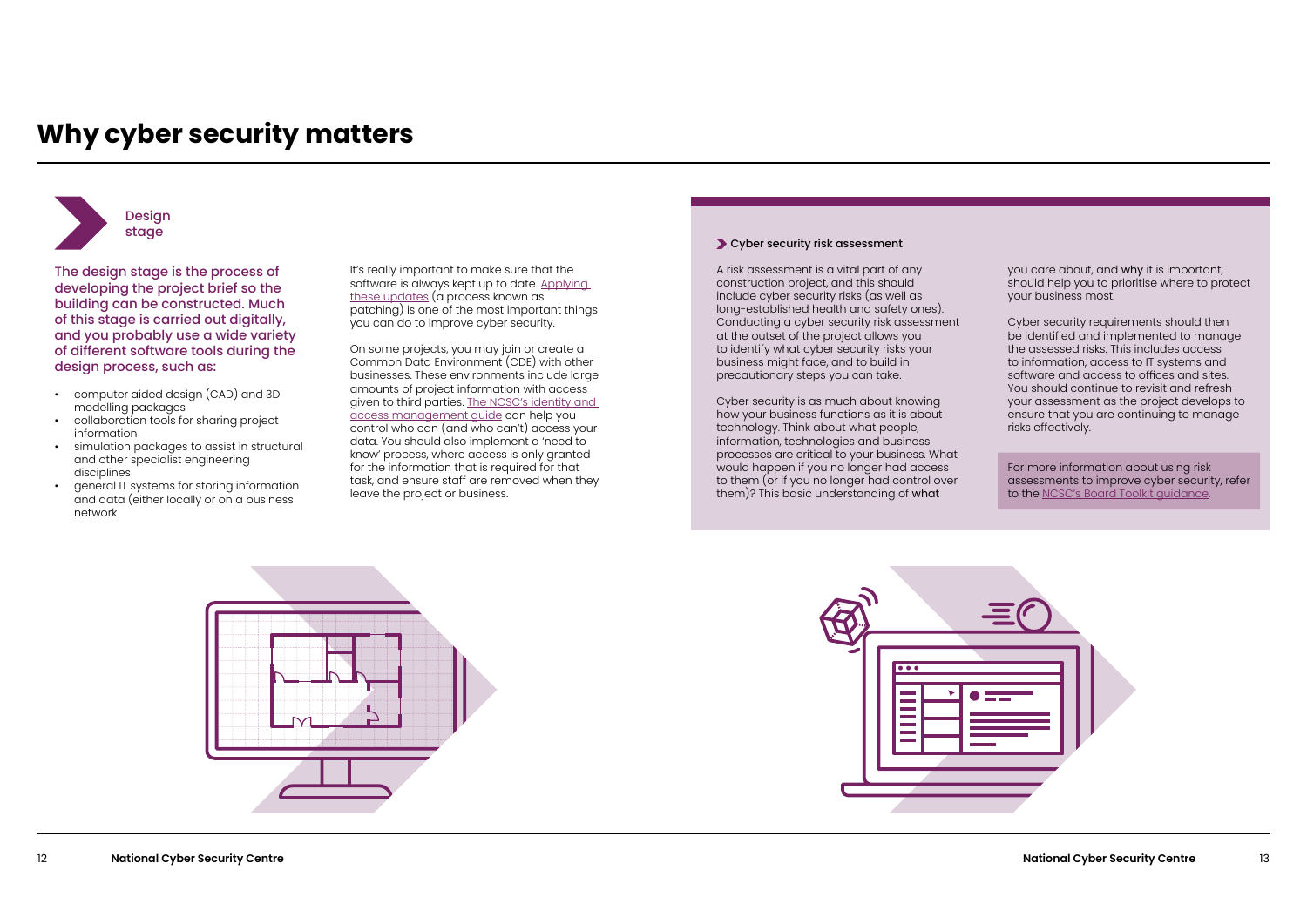#### Securing construction sites and high-tech equipment

The use of high-tech equipment to survey buildings or sites is becoming increasingly common. Drones and GPS equipment can create detailed models and visualisations. The data and information gathered might also include neighbouring assets whether above or below ground.

Equipment can be a target for thieves, both for resale and especially if they store site, project, or sensitive data. While some equipment may not be especially expensive to replace (for example a camera or GPS device), the data stored on them could be very valuable to a cyber attacker. You should secure surveying tools, cameras, tablet computers, lifting equipment and suchlike, to prevent their theft and any data stored on them. CCTV and other security technologies provide significant defence against casual and opportunistic theft.

### Stage Stage Digital technology and connected systems

Consider how IT equipment used on construction sites differs from equipment in the office. For example, the premises themselves may be less secure, or they might be limited/no space to securely house your IT equipment. There may be restricted access to your businesses networks or services. You may even have no (or limited) connection to the internet. All these factors may make it more difficult to access and secure you data. IT equipment left or stored in vehicles or site office can be particularly vulnerable to opportunistic thieves.

- 2021 IET Code of Practice for Cyber Security in the Built Environment (sponsored by the NCSC)
- NCSC Connected Places Cyber Security **Principles**

You should also consider what personal data is stored on a construction site. For example, details of individuals and their emergency contacts, biometric data, and health and safety incident reports. Remember that this information is personal and covered by data protection legislation and should be protected accordingly. The NCSC provides [information on GDPR and what it means for](https://www.ncsc.gov.uk/information/GDPR)  [cyber security.](https://www.ncsc.gov.uk/information/GDPR)

Compared to the design stage, activities during the construction stage usually require a larger workforce, more materials and equipment, and more interaction with third parties. As the complexity and scale of a project ramps up during construction, businesses will naturally focus on project deliverables and deadlines. It's important that security is not overlooked at this stage of the project.



If you're involved in any way with the following:

- building management systems (BMS)
- building automation and control systems (BACS)
- building energy management systems (BEMS)
- industrial automation and control systems (IACS)



- then in addition to your regulatory requirements, you'll need to consider the cyber security aspects. This is beyond the scope of this document, so please refer to the following resources: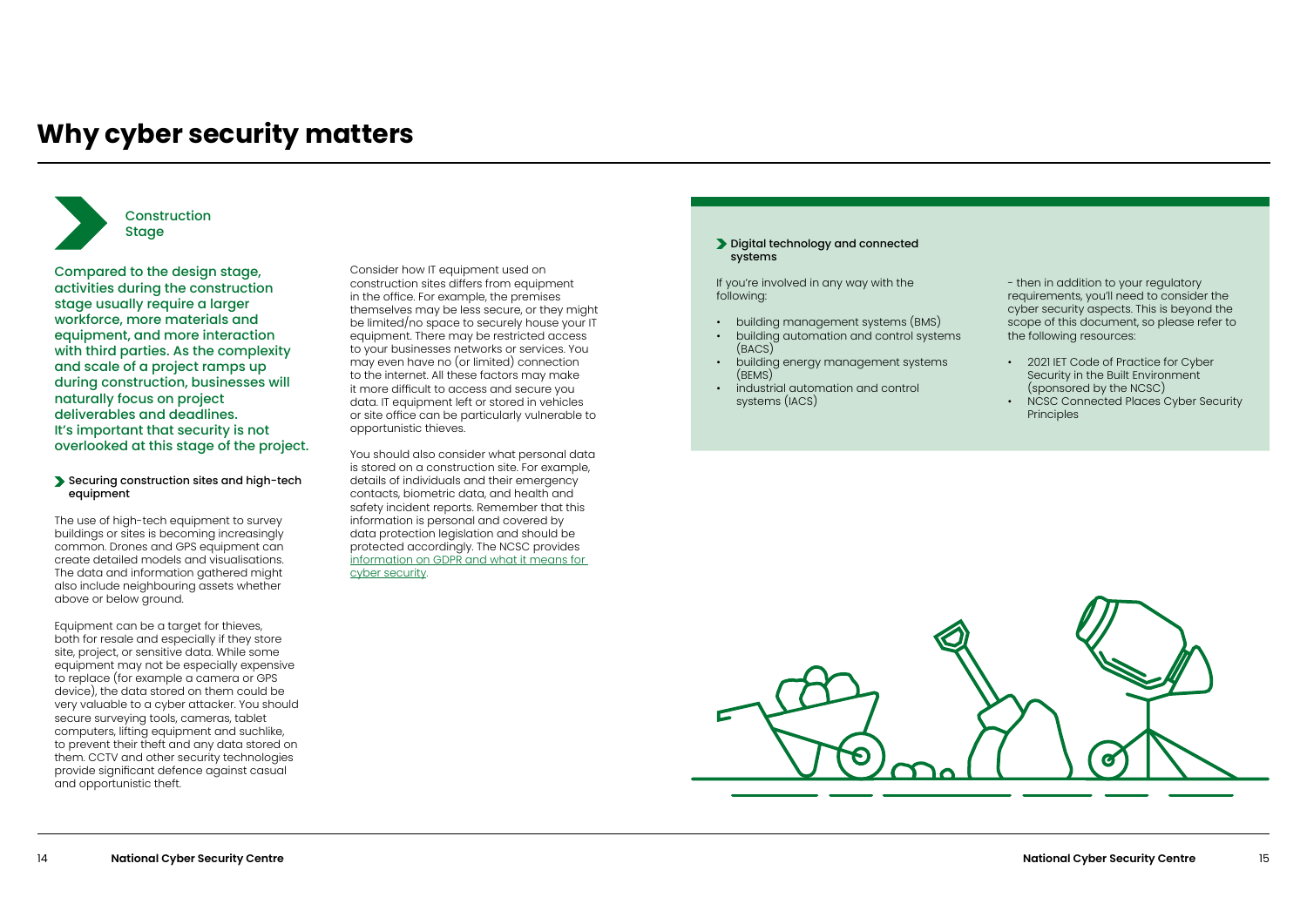On completion of the project, there may be installed building management systems (for example BMS, BACS, BEMS and IACS). It is important that these systems are handed over to the client so that they can continue to secure the building and any digital-based systems it might contain.

The installed systems will depend on a project's nature and use, but may include combinations of the following:

- lighting automation and control
- heating, ventilation and air conditioning (HVAC)
- fire, smoke detection and alarms
- motion detectors, CCTV, security and access control
- lifts and escalators<br>• industrial processes
- industrial processes or equipment
- shading devices
- energy management and metering

It is extremely important that these are fully documented, and all details of installation, operation and maintenance are included in any handover to the client or building operator. These details should include any steps taken to secure the systems as well as any steps or documentation required to maintain the security of these systems throughout their lifetime. You will likely retain information relating to the project after handover for insurance purposes. For more detailed information refer to the CPNI's guidance on [releasing documents](https://www.cpni.gov.uk/security-minded-approach-information-management).





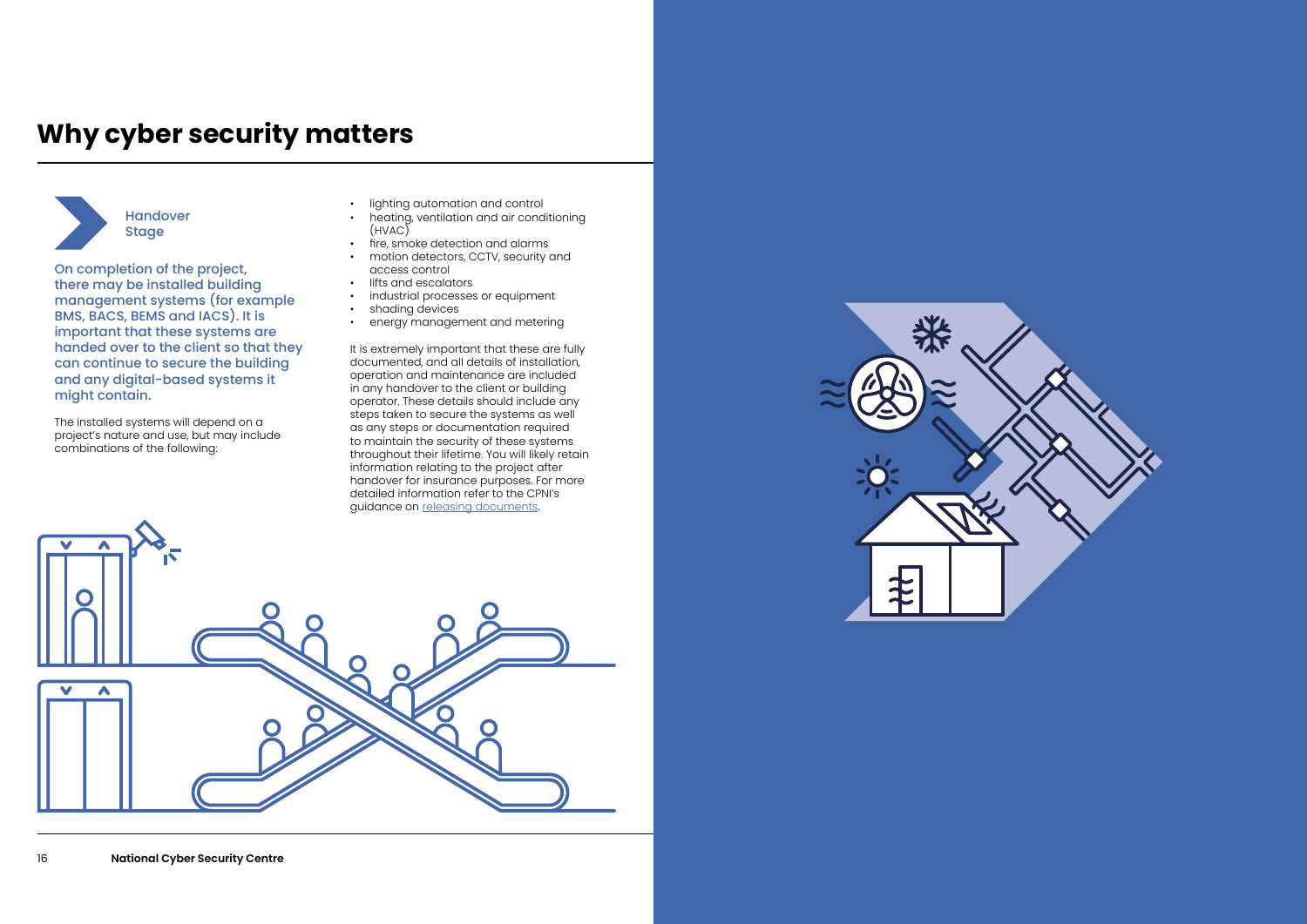

### **Section 2**  Advice & Guidance For staff responsible for IT

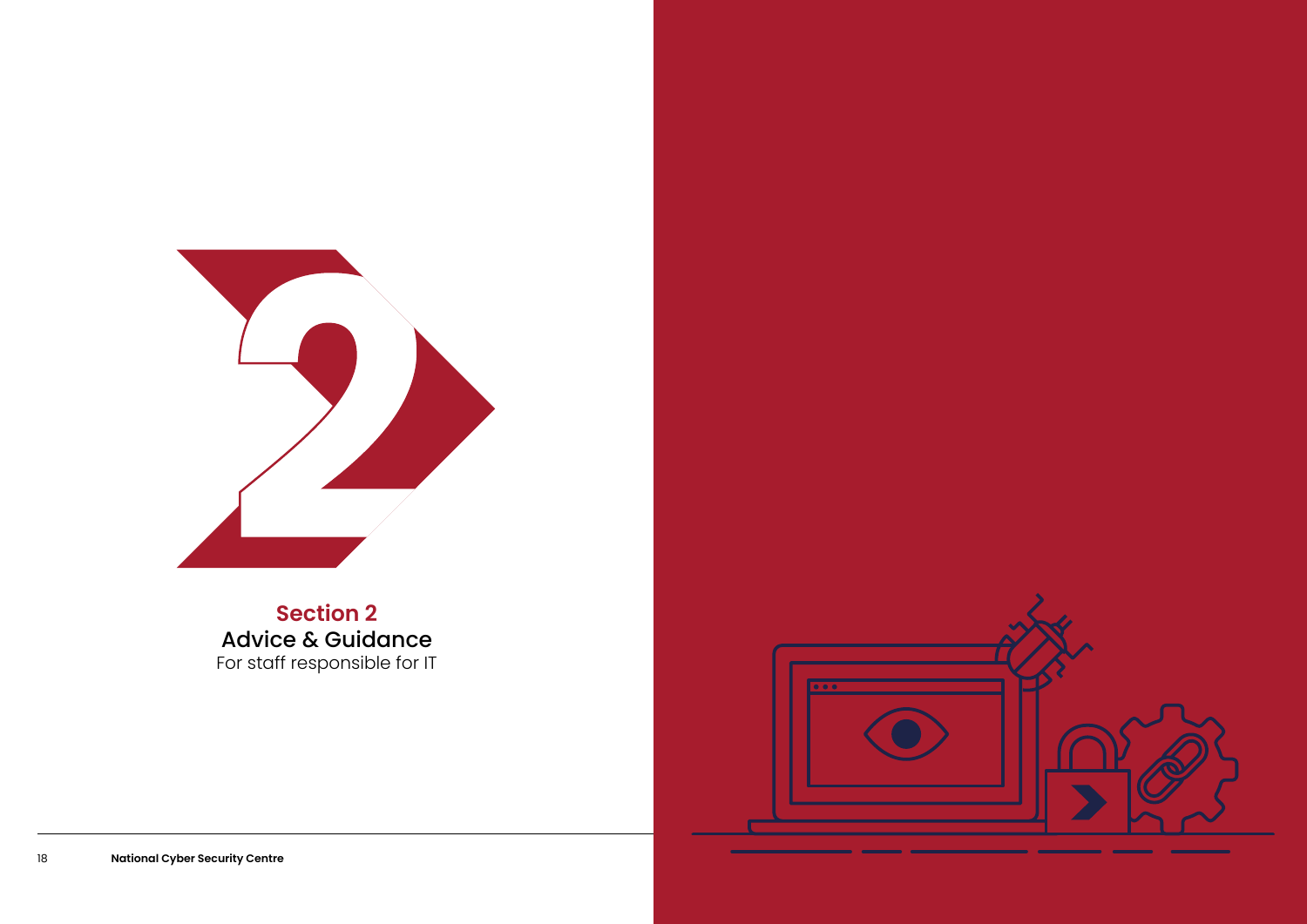Following the steps described in this section will reduce the likelihood of your construction business being a victim of a cyber attack, and will help you get back on your feet should the worst happen.

Think about how much you rely on your business-critical data, such as project plans, CAD models, customer details, quotes, orders, and payment details. Now imagine how long you would be able to operate without them.

It's important to keep a backup copy of this essential information in case something happens to your IT equipment, or your business premises. There could be an accident (such as fire, flood, or loss), you could have equipment stolen, or ransomware (or other malware) could damage, delete, or lock your data.

#### Identify what you need to back up

Start by identifying your most important information (that is, the information that your business couldn't function without or that you're legally obliged to safeguard). Make a backup copy on a USB stick, an external hard drive, or 'in the cloud'. Having made your backup, make sure you know how to recover the information from it. To get you started, here are some 'how-to' guides for setting up cloud storage:

- [Apple](https://support.apple.com/icloud) (iPhone, iPad and iPod Touch, and Mac)
- [Google](https://www.google.com/drive/) (Android)
- [Microsoft](https://support.microsoft.com/en-us/office/sync-files-with-onedrive-in-windows-615391c4-2bd3-4aae-a42a-858262e42a49) (Windows 10) devices.
- Keep your backup separate from your computer

#### Make backing up part of everyday business

We know that backing up is not a very interesting thing to do (and there will always be more important tasks that you feel should take priority), but the majority of network or cloud storage solutions now allow you to make backups automatically.

Whether it's on a USB stick, on a separate drive or a separate computer, access to backups should be restricted so that they:

- can only be accessed by appropriate staff
- are not permanently connected (either physically or over a network connection) to the device holding the original copy

Using cloud storage (where a service provider stores your data on their infrastructure) means your data is physically separate from your location. You'll also benefit from a high level of availability. Service providers can supply your business with cloud-based storage without you needing to invest in expensive hardware up front. Most providers offer a limited amount of storage space for free, and larger storage capacity for minimal costs to small businesses.

Before contacting service providers, we encourage you to read the [NCSC's Cloud](https://www.ncsc.gov.uk/collection/cloud-security)  [Security Guidance.](https://www.ncsc.gov.uk/collection/cloud-security) This guidance will help you decide what to look for when evaluating their services, and what they can offer.

Ransomware often encrypts online backups, which means your cloud-based backups could also be unavailable, leaving you with no backup to recover from. For more resilience, create offline backups, the importance of which is covered in the NCSC blog [Offline backups in an online world](https://www.ncsc.gov.uk/blog-post/offline-backups-in-an-online-world).



Many off-the-shelf backup solutions are easy to set up, and are affordable considering the business-critical protection they offer. When choosing a solution, you'll also have to consider how much data you need to back up, and how quickly you need to be able to access the data following any incident.

For more detailed information about backing up your data, refer to the [NCSC's Small](https://www.ncsc.gov.uk/collection/small-business-guide/backing-your-data)  [Business Guide.](https://www.ncsc.gov.uk/collection/small-business-guide/backing-your-data)

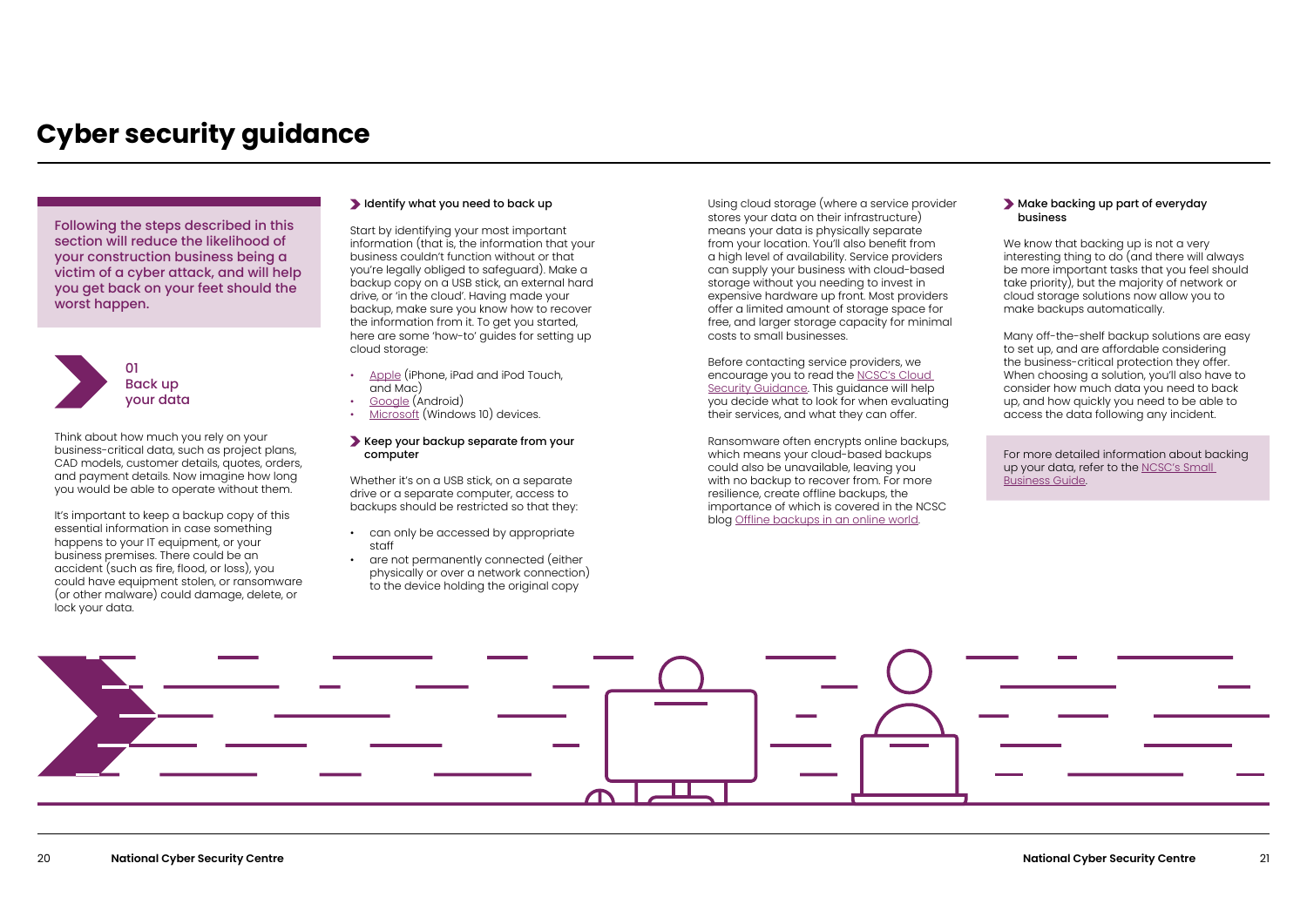#### Manage how your IT equipment is accessed by third parties

Organisations and individuals outside your business may have legitimate reasons to access your IT equipment. Perhaps a service provider or consultant provides your business with IT (or construction-related) services. You need to [understand how this access is](https://www.ncsc.gov.uk/collection/secure-system-administration)  [granted and monitored,](https://www.ncsc.gov.uk/collection/secure-system-administration) and ensure that third parties only have access to what is required to carry out their work. Left unmanaged (or set up incorrectly), criminals can exploit this 'remote access' to carry out cyber attacks, or steal information.

For more detailed information about protecting your business from malware, refer to the [NCSC's Small Business Guide](https://www.ncsc.gov.uk/collection/small-business-guide/protecting-your-organisation-malware).



# **Cyber security guidance**

#### Malware is malicious software, which - if able to run - can cause harm in many ways, including:

- causing a device to become locked or unusable
- stealing, deleting or encrypting data
- taking control of your devices to attack other businesses
- obtaining login details which can be used to access your businesses (or services that you use)
- using services that may cost you money (e.g. premium rate phone calls).

#### Turn on antivirus software

Antivirus software - which is often included for free within popular operating systems - should be used on all computers and laptops. For your office equipment, it is as easy as clicking 'enable', and you're instantly safer. For phones and tablets, [separate](Malware is malicious software, which - if able to run - can cause harm in many ways, including:
•	causing a device to become locked or unusable
•	stealing, deleting or encrypting data
•	taking control of your devices to attack other businesses
•	obtaining login details which can be used to access your businesses (or services that you use)
•	using services that may cost you money (e.g. premium rate phone calls).
Turn on antivirus software
Antivirus software - which is often included for free within popular operating systems - should be used on all computers and laptops. For your office equipment, it is as easy as clicking )  [antivirus software might not be necessary](Malware is malicious software, which - if able to run - can cause harm in many ways, including:
•	causing a device to become locked or unusable
•	stealing, deleting or encrypting data
•	taking control of your devices to attack other businesses
•	obtaining login details which can be used to access your businesses (or services that you use)
•	using services that may cost you money (e.g. premium rate phone calls).
Turn on antivirus software
Antivirus software - which is often included for free within popular operating systems - should be used on all computers and laptops. For your office equipment, it is as easy as clicking ).

Similarly, you should make sure that your firewall is switched on. Firewalls create a 'buffer zone' between your own network and external networks (such as the Internet). Most popular operating systems now include a firewall, so it may simply be a case of switching this on.

#### Only download approved apps

Make sure that your office IT equipment - so your laptops and PCs - all use an encryption product (such as Bitlocker on Windows devices, or FileVault for macOS). This means that if even if your computer is lost or stolen, the data stored on it can't be accessed. For advice on configuring disk encryption, please refer to Bitlocker and FileVault guidance.

#### Control how USB sticks/removable media are used

You should only download apps for mobile phones and tablets from manufacturerapproved stores (like Google Play or Apple App Store). These apps are checked to provide a certain level of protection from malware that might cause harm. You should prevent staff from downloading third party apps from unofficial sources, as these will not have been checked.

#### Keep your IT equipment up to date

Like power tools or machinery, IT equipment (including computers, laptops, tablets and mobile phones) need maintaining and servicing to ensure they work effectively and securely. This maintenance includes updating the software the equipment runs on. Across all your IT equipment, make sure that the operating system and other installed software is always kept up to date with the latest versions. Applying these updates (a process known as patching) is one of the most important things you can do to improve security. Devices, operating systems and apps should all be set to 'automatically update' wherever this is an option.





As IT equipment reaches the end of its supported life, you should replace it with a supported alternative. If you continue to use equipment that is no longer supported:

- it won't receive updates that contain new features and performance improvements
- it won't receive the security updates from the manufacturer (and without these your device is easier to hack)

#### Switch on encryption

It's tempting to use USB drives and SD cards to transfer files between businesses and people. However, it's all too easy to plug in an infected stick into a device, only to inadvertently introduce potentially damaging malware into the business.

When drives and cards are openly shared, it becomes hard to track what they contain, where they've been, and who has used them. You can reduce the likelihood of infection by:

- blocking access to physical ports for most users
- using antivirus tools
- only allowing approved drives and cards to be used within your business (and nowhere else)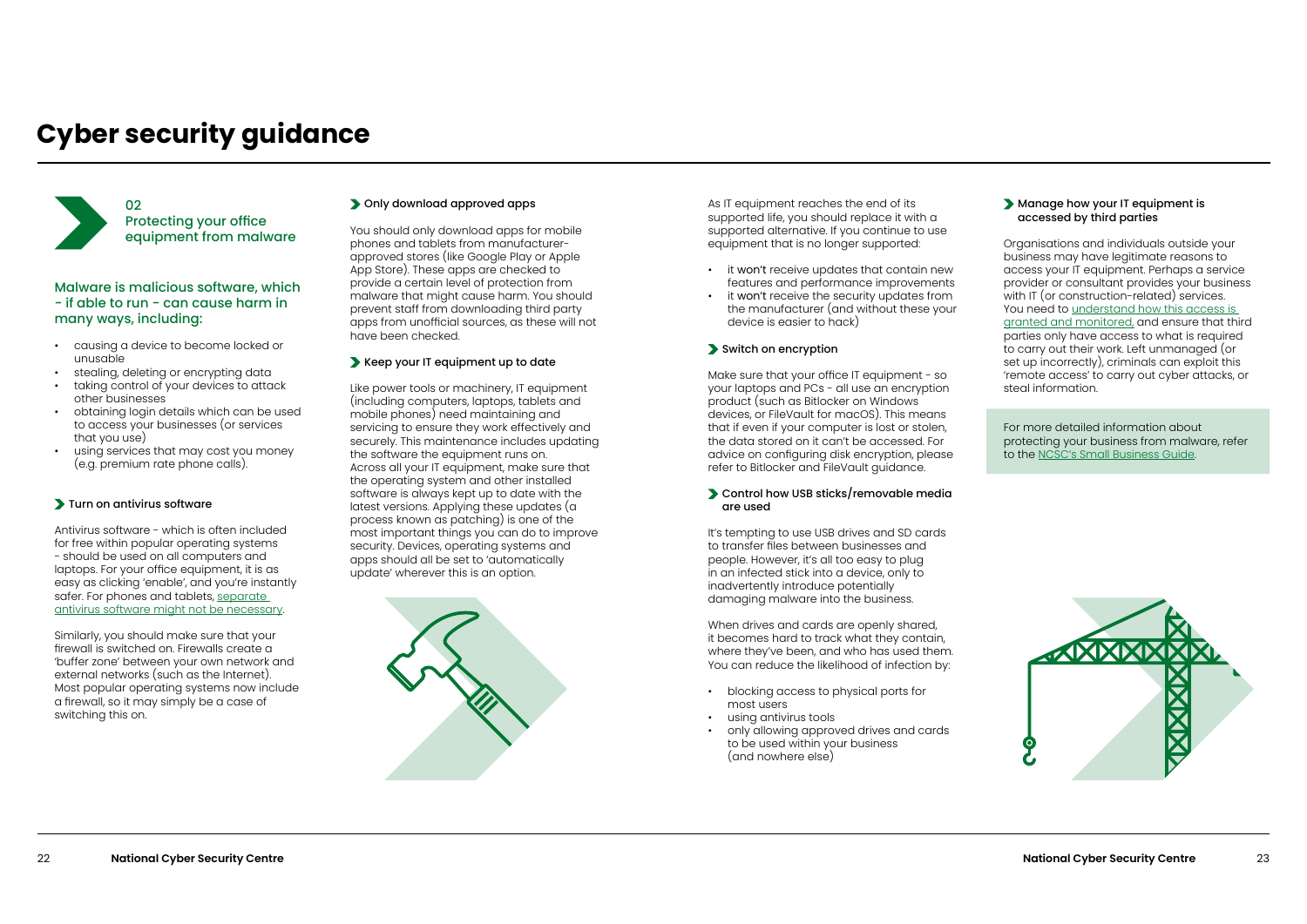#### **Don't leave your phone (or tablet**) unlocked

Mobile technology is now an essential part of a construction business, with more and more being used on construction sites and on the move, storing increasing amounts of important data. What's more, these devices are now as powerful as traditional computers, and because they often leave the safety of the office (and home), they need even more protection than desktop equipment.

Set a screenlock password, PIN, or other locking method (such as fingerprint or face unlock). As we explain in step 4, avoid using the [most common passwords](https://www.zdnet.com/article/the-worst-passwords-of-2020-show-we-are-as-lazy-about-security-as-ever/) (such as '*password*').

#### Make sure lost or stolen devices can be tracked, locked or wiped

Staff are more likely to have their tablets or phones stolen (or lose them) when they are on site. Fortunately, the majority of devices include free web-based tools that are invaluable should you lose your device. You can use them to:

#### Take care when connecting to public Wi-Fi hotspots

- track the location of a device
- remotely lock access to the device (to prevent anyone else using it)
- remotely erase the data stored on the device
- retrieve a backup of data stored on the device

#### Keep devices and apps up to date

As with office-based equipment, it is important to keep phones and tablets up to date at all times. All manufacturers release regular security updates to keep the device protected. This process is quick, easy, and free; devices should be set to automatically update, where possible.

All the applications that you have installed should also be updated regularly with patches from the software developers. These updates will not only add new features, but they will also patch any security holes that have been discovered.

When you use public Wi-Fi hotspots (for example in hotels or coffee shops), make sure that you're connecting to a legitimate service; a member of staff will be able to confirm the name of the service to use. If you connect to a 'rogue hotspot' (that is, a Wi-Fi hot spot set up by a cyber criminal), they could access:

- what you're working on whilst connected
- your private login details that many apps and web services maintain whilst you're logged on

The simplest precaution is not to use unknown hotspots, and instead use tethering to share your mobile phone's connection with your other devices. Alternatively, you can use a wireless 'dongle' provided by your mobile network to connect to the internet.

For more detailed information about keeping your phones and tablets safe, refer to the NCSC's [Small Business Guide.](https://www.ncsc.gov.uk/collection/small-business-guide/keeping-your-smartphones-and-tablets-safe)



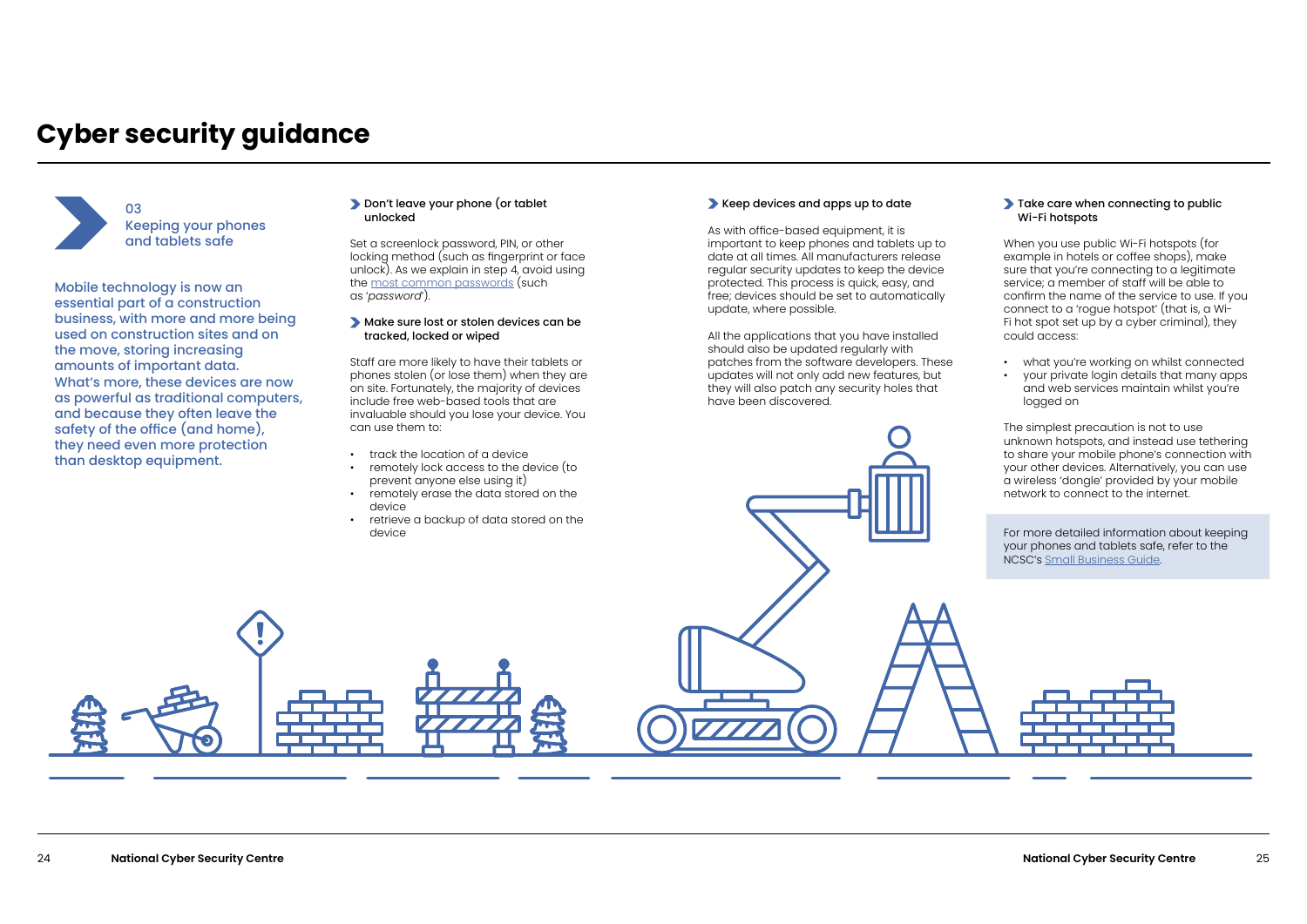#### **Remember to switch on password** protection

Set a screenlock password, PIN, or other locking method (such as fingerprint or face unlock). Most devices will require you to set up a password when you use them for the first time, but it may have been switched off by somebody else.

Your laptops, computers, tablets and phones will contain a lot of your own business-critical data, the personal information of your customers, contractors, suppliers, and also details of the online accounts that you access. Passwords - when implemented correctly - are a free, easy and usually effective way to prevent unauthorised people accessing your devices. The NCSC has some useful advice on [how to](https://www.ncsc.gov.uk/blog-post/three-random-words-or-thinkrandom-0)  [choose a non-predictable password](https://www.ncsc.gov.uk/blog-post/three-random-words-or-thinkrandom-0) that **you** can remember.

#### Avoid using predictable passwords

Passwords should be easy to remember, but hard for somebody else to guess. A good rule is 'make sure that somebody who knows you well, couldn't guess your password in 20 attempts'. Staff should also avoid using the [most common passwords](https://www.zdnet.com/article/the-worst-passwords-of-2020-show-we-are-as-lazy-about-security-as-ever/) (such as '*password*'), which criminals use to brute force access to your account, or ones that someone could guess from your social media profile (so avoid using family names, pet's name, place of birth, or something related to a favourite sports team).

You can also use a [password manager](https://www.ncsc.gov.uk/collection/top-tips-for-staying-secure-online/password-managers), which can create and store passwords for you that you access via a 'master' password.

It's really important not to re-use the same password for your different online accounts. In particular, use a [strong and separate](https://www.ncsc.gov.uk/cyberaware/home#action-1)  [password for your email.](https://www.ncsc.gov.uk/cyberaware/home#action-1) If a hacker can access your mailbox, they could access information about your payments, invoices, contractors and suppliers), as well as send emails pretending to be from you.

#### Use 2FA for important accounts

If you're given the option to use two-factor authentication (also known as 2FA) for any accounts you should, and especially for email, banking and purchasing. This adds a large amount of security for not much extra effort. 2FA requires two different methods to 'prove' your identity before you can use a service, generally something you *know* (like a password) and something you *have* (like a phone). This could be a code that's sent to your phone (or a code that's generated from a bank's card reader) that you must enter in addition to your password.

#### **Looking after your passwords**

Of course most of us have *lots* of online accounts, so creating different passwords for all of them (and remembering them) is difficult. However, to make this easier, you can:

- 1. Write all your passwords on a piece of paper and keep it somewhere safe (and away from your computer).
- 2. Let your [browser save your passwords](https://www.ncsc.gov.uk/cyberaware/home#action-3) for you - it's safe for you to save them when you're asked, (although if you share your computer with anyone, they'll also be able to access the accounts).

If more than one person is accessing a computer, you should ideally have different accounts, and different passwords for each person. Where this isn't possible, make sure you know who has access to your devices, who knows the password, and that you're OK with this. Don't write the password on a Post-it that's stuck to the computer, for anyone to use. For the same reasons, lock your device when you're not at your desk, and make sure you change your passwords when a member of staff with access to your devices leaves.

#### Change all default passwords

Finally, one of the most common mistakes is not changing the manufacturers' default passwords that phones, laptops, and other types of equipment are issued with. These can be easily found online. Change all default passwords before devices are distributed to staff.

For more detailed information about using passwords to protect your data and devices, refer to the NCSC's [Small Business Guide.](https://www.ncsc.gov.uk/collection/small-business-guide/using-passwords-protect-your-data)



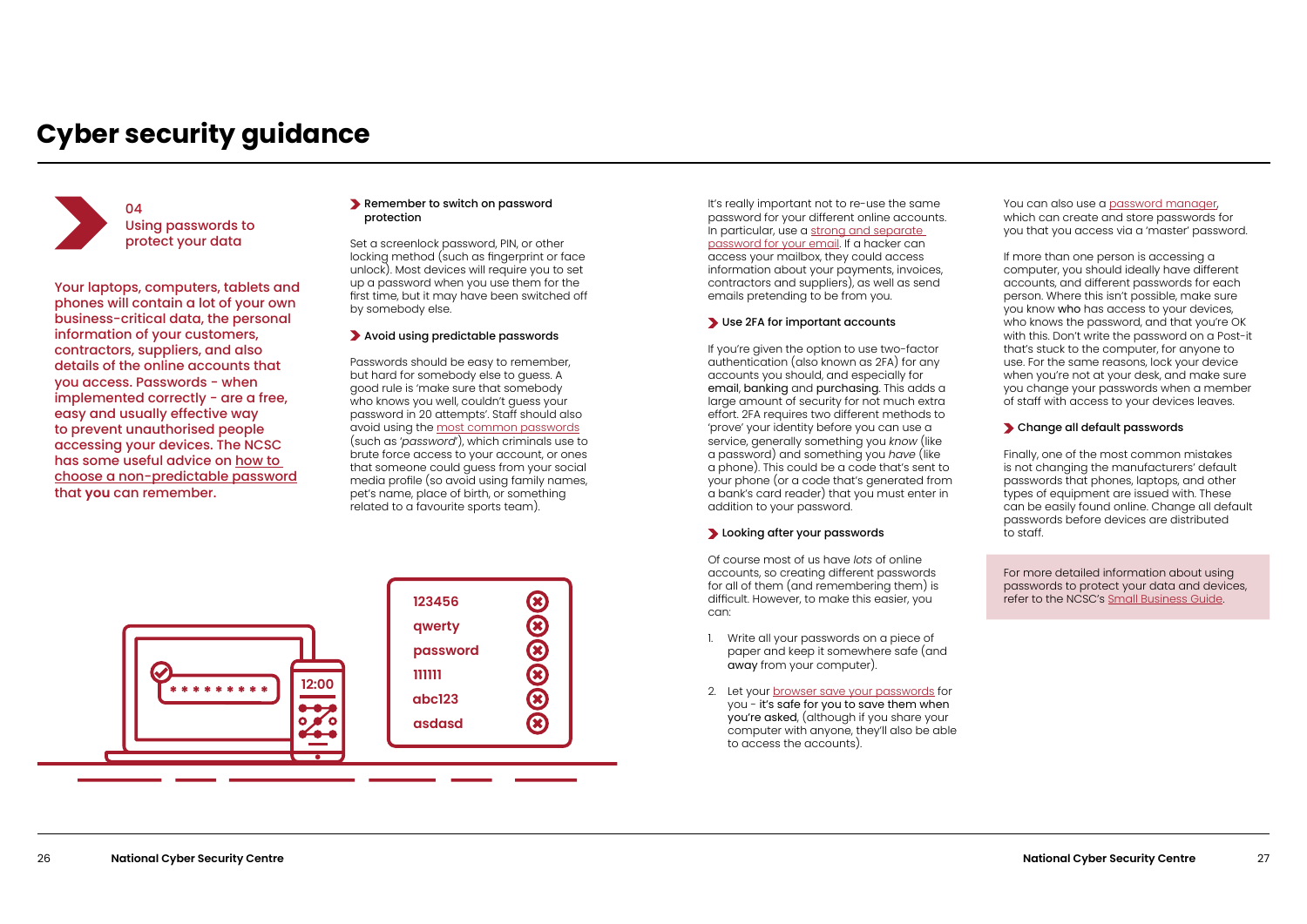'Phishing' is when criminals use scam emails, SMS or chat messages, phone calls or social media to trick their victims.

Their goal is often to convince you to click a link, or open an attachment. Once clicked (or opened), malware may be installed via a dodgy website you have been sent to, or via the attachment you have opened. Over the phone, the approach may be more direct, asking you for sensitive information, such as banking details.

Some criminals may even send a more *targeted* scam message (a process known as spear phishing), which pretend to be from a legitimate company you deal with. These more targeted attacks appear to be from more legitimate sources, and are sent to senior staff or budget holders within larger businesses, who may have access to finances and more valuable information. Unlike standard phishing messages that are sent out indiscriminately to millions of people, spear-phishing attacks are crafted to appeal

to specific individuals, and can be even harder to detect. Phishing (and spear-phishing) is a threat to all businesses of all sizes and across all sectors, including construction.



#### Reporting scam emails, texts, websites to the NCSC

If you or a member of staff have received an email you are not quite sure about, forward it to NCSC's Suspicious Email Reporting Service (SERS) at [report@phishing.gov.uk](mailto:report@phishing.gov.uk) Suspicious text messages should be forwarded to 7726 – it is free of charge.

#### Make yourself a harder target

Information about you that's easily viewed on your work and private websites (including social media accounts) can be used by criminals to make their phishing messages appear more convincing. Review your privacy settings, and think about what you post across your social and professional accounts. Be aware what your friends, family and colleagues say about you online, as this can also reveal information that can be used to target you.

#### **Think about how you operate**

- 1. Authority Is the message claiming to be from someone official or an organisation you work closely with? For example, your bank, clients, suppliers, or a local authority. Criminals often pretend to be important people or organisations to trick you into doing what they want.
- 2. Urgency Are you told you have a limited time to respond (such as 'within 24 hours' or 'immediately')? Criminals often threaten you with fines or other negative consequences.

Consider ways that someone might target your business, and make sure your staff all understand normal ways of working (especially regarding interaction with other businesses), so that they're better equipped to spot requests that are out of the ordinary. Common tricks in construction include tricking staff into transferring money or information by sending emails that look authentic. Another is to send an invoice for a service that you haven't used, so when the attachment is opened, malware is automatically installed (without your knowledge) onto the computer.

Think about your usual working practices and how you can help make these tricks less likely to succeed. For example:

- Do staff know what to do with unusual requests, and where to get help?
- Ask yourself whether someone impersonating an important individual (a customer or manager) via email should be challenged (or have their identity verified another way) before action is taken.
- Think about how you can encourage and support your staff to question suspicious or just unusual requests – even if they appear to be from important individuals. Having the confidence to ask 'is this genuine?' can be the difference between staying safe, or a costly mishap.

#### **Check for the obvious signs of phishing**

Scammers hope to quickly gain your trust and persuade or pressure you into acting without thinking. Scam messages will often have one or more of the following 5 tell-tale signs.

- 3. Emotion Does the message have a tone that can make employees feel panicked, fearful, hopeful or curious? Criminals often use threatening language, make false claims of support, or tease you into wanting to find out more.
- 4. Scarcity Is the message offering something in short supply, like materials, tools or software? Fear of missing out on a good deal or opportunity can make people respond quickly.
- 5. Current events Are you expecting to see a message like this? Criminals often exploit your relationships with clients and suppliers to trick you into paying sums of money and also make use of specific times of year (like tax reporting) to make their scam seem more relevant to you.

#### What to do if you've already clicked

If you've lost money or have been hacked as a result of responding to a phishing message, you should report it:

- In England, Wales or Northern Ireland, visit [www.actionfraud.police.uk](http://www.actionfraud.police.uk) or call 0300 123 2040.
- In Scotland, report to Police Scotland by calling 101.
- Your bank may also be able to help if you think you've been tricked into transferring money to a criminal.

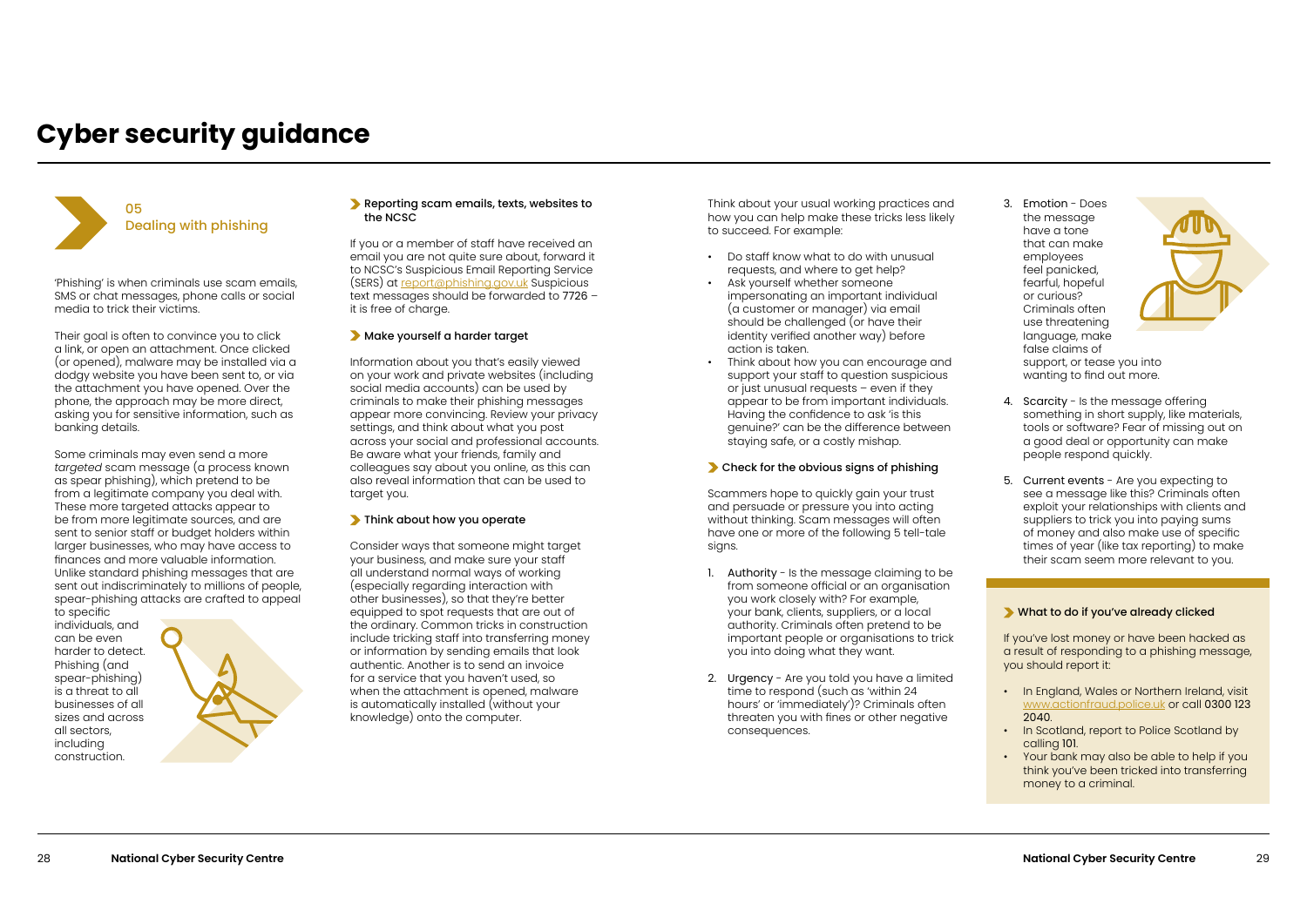Construction businesses rely upon suppliers to deliver materials, machinery, labour, and digital information (such as specifications and designs). Even for smaller businesses, your supply chain can quickly become large and complex, involving extensive use of subcontractors and suppliers with a high degree of payments flowing to and from businesses.

Then there's the less-obvious organisations that you rely on. For example the provider of your email service, or the company behind the accounting software you use.

Cyber attacks on your suppliers can be just as damaging as an attack on your own business. This is why it's important to employ cyber security when collaborating with suppliers and partners. You may be targeted as a way into the organisation you are supplying. This is very common in the construction industry, as you might already be working with organisations that the attacker wants to access through you.

Conversely, your suppliers may be targeted as a route into your business. Or you may be sharing sensitive or valuable information that you want suppliers to protect.

Construction businesses may also want to encourage their suppliers to get [Cyber](https://www.ncsc.gov.uk/cyberessentials/overview)  [Essentials certification](https://www.ncsc.gov.uk/cyberessentials/overview). Cyber Essentials is a government-backed, industry supported scheme to help organisations protect themselves against common cyber attacks. Organisations with Cyber Essentials certification have demonstrated that they take cyber security seriously, and can use this reassurance to attract new business and reassure their customers.

#### Understanding your supply chain

Until you have a clear picture of your existing supply chain, it will be very hard to determine how to secure it. Ensure you have a list of all your suppliers, and partners, and identify which ones are highest priority (in terms of risk) to concentrate your efforts on. Where possible include subcontractors beginning with your highest priority direct suppliers.

Look for information published by your existing suppliers that help you understand how they provide services securely. Ensure you understand the terms and conditions in your contract or licensing agreement, and what parts of security each are responsible for. This will help you to develop a common understanding of each party's security responsibilities, and what subcontracting decisions you are happy to delegate to them. It might be useful to include references to the following NCSC guidance that can help to establish a baseline of cyber security:

- [10 Steps to Cyber Security](https://www.ncsc.gov.uk/collection/10-steps)
- [Small Business Guidance](https://www.ncsc.gov.uk/collection/small-business-guide)
- [Cyber Essentials](https://www.ncsc.gov.uk/cyberessentials/overview)



#### Consider the implications if your supplier is attacked

No matter how good your own cyber security is, you should assume that you and your partners will experience a cyber incident at some point, and plan for this accordingly. This is also worth considering in your security agreements; what are you expecting of them and their response? Do they have to notify you? Do they have to assist you if you are consequently also attacked?

For more detailed information about collaborating with suppliers and partners, please to the supply chain section of the [NCSC's Board Toolkit guidance.](https://www.ncsc.gov.uk/collection/board-toolkit/collaborating-with-suppliers-and-partners)

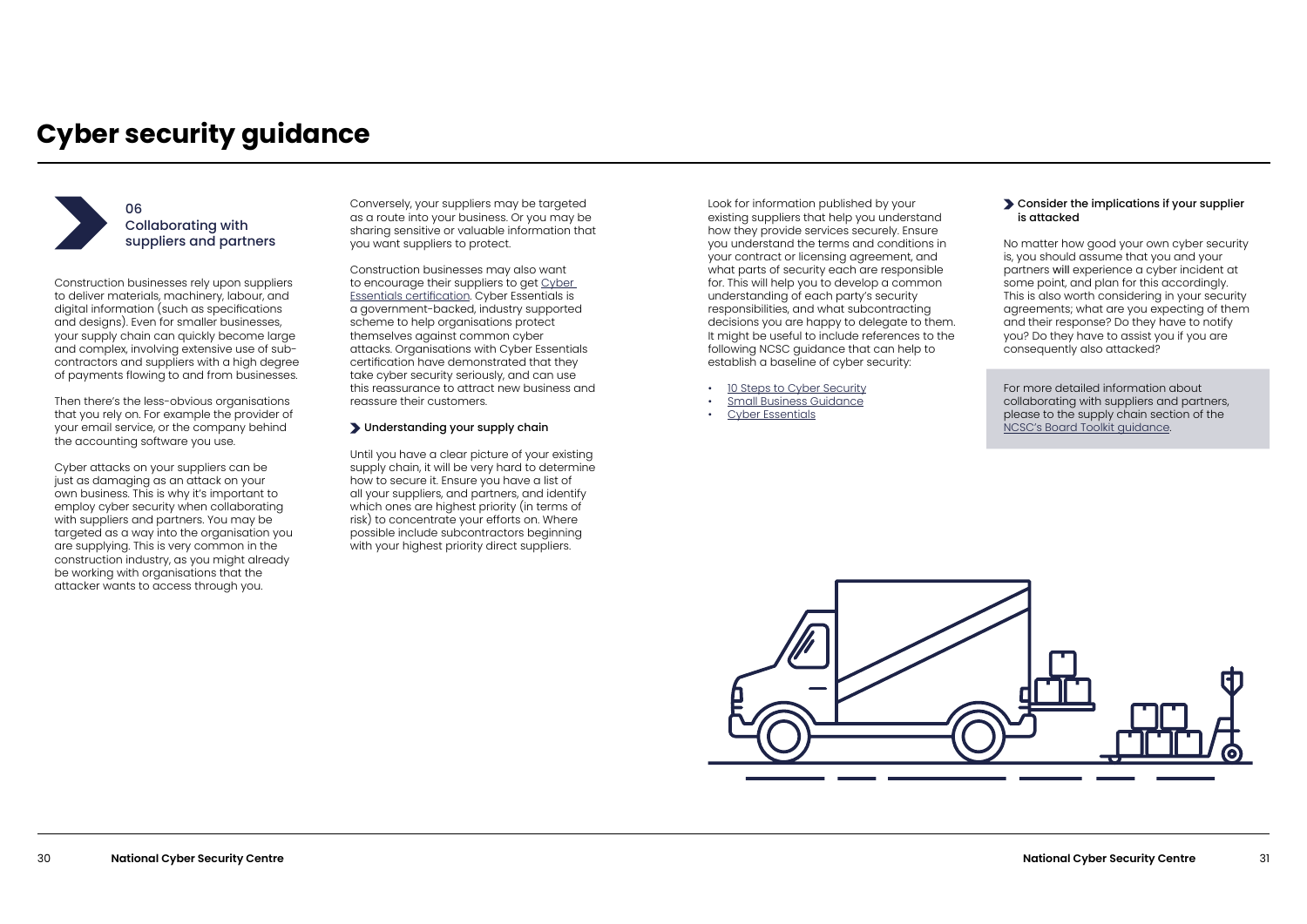When something unexpected happens, such as a cyber incident, it can be difficult to know how to react. Naturally, you will want to resolve the problem as quickly as possible so you can resume business quickly. Malware (and especially ransomware) is becoming increasingly common in the construction industry, so it's essential to be prepared.

It's impractical to develop detailed step-bystep instructions to manage every type of incident, as the list could be endless. Instead you should prepare plans to handle those incidents most likely to occur.

The best way to test your staff's understanding of what's required during an incident is through cyber exercising, which involves rehearsing your response to a cyber incident. Consider using the [NCSC's Exercise](https://www.ncsc.gov.uk/information/exercise-in-a-box)  [in a Box product,](https://www.ncsc.gov.uk/information/exercise-in-a-box) which is especially designed for smaller organisations, to test your business resilience and preparedness.

#### **Prepare for incidents**

Identify what electronic information is essential to keep your business running, such as contactor and supplier details, emails, invoices, and essential documents. Find out where this information is stored. Is it on single machine in your office? Is it on a remote server? Is it stored in the cloud, or by a third party?

Make sure you keep the important information you identified above in a safe place so that you can use it if your equipment is stolen or damaged by a cyber attack. Ensure you know how to restore a backup in the event of any type of data loss, such as a [ransomware attack](https://www.ncsc.gov.uk/guidance/mitigating-malware-and-ransomware-attacks), and train the relevant people in your business so they can do the same. Being prepared and having relevant documents that are up to date and also accessible when an incident occurs could make all the difference.

If you have cyber insurance, have your insurer's details documented including policy number and any specific information your provider asks for. Understand any legal or regulatory compliance you must adhere to and implement any guidelines/policies/rules they set out for you. You should check if your trade association or professional body has any help or advice lines that you can contact to help you in this situation.

#### Identify if you're being attacked

The first step in dealing effectively with a cyber incident involves identifying it. That is, how can you detect that an incident has occurred (or is still happening)?

Things that might indicate a cyber incident include:

- messages demanding a ransom for the release of your files
- computers running slowly
- users being locked out of their accounts
- users being unable to access documents
- people informing you that they've received unusual emails from you
- redirected internet searches
- requests for unauthorised payments
- unusual account activity

To help with this, you can use the NCSC's [Logging Made Easy tool](https://www.ncsc.gov.uk/blog-post/logging-made-easy), which has been specifically designed to help small businesses who lack the budget, time or understanding to set up their own logging system.

Your antivirus software can also provide you with indicators of compromise; complete a full scan and analyse the results to see if it has detected any malware. Advice about what to do is usually available on the antivirus company's website

*(continued on next page)*



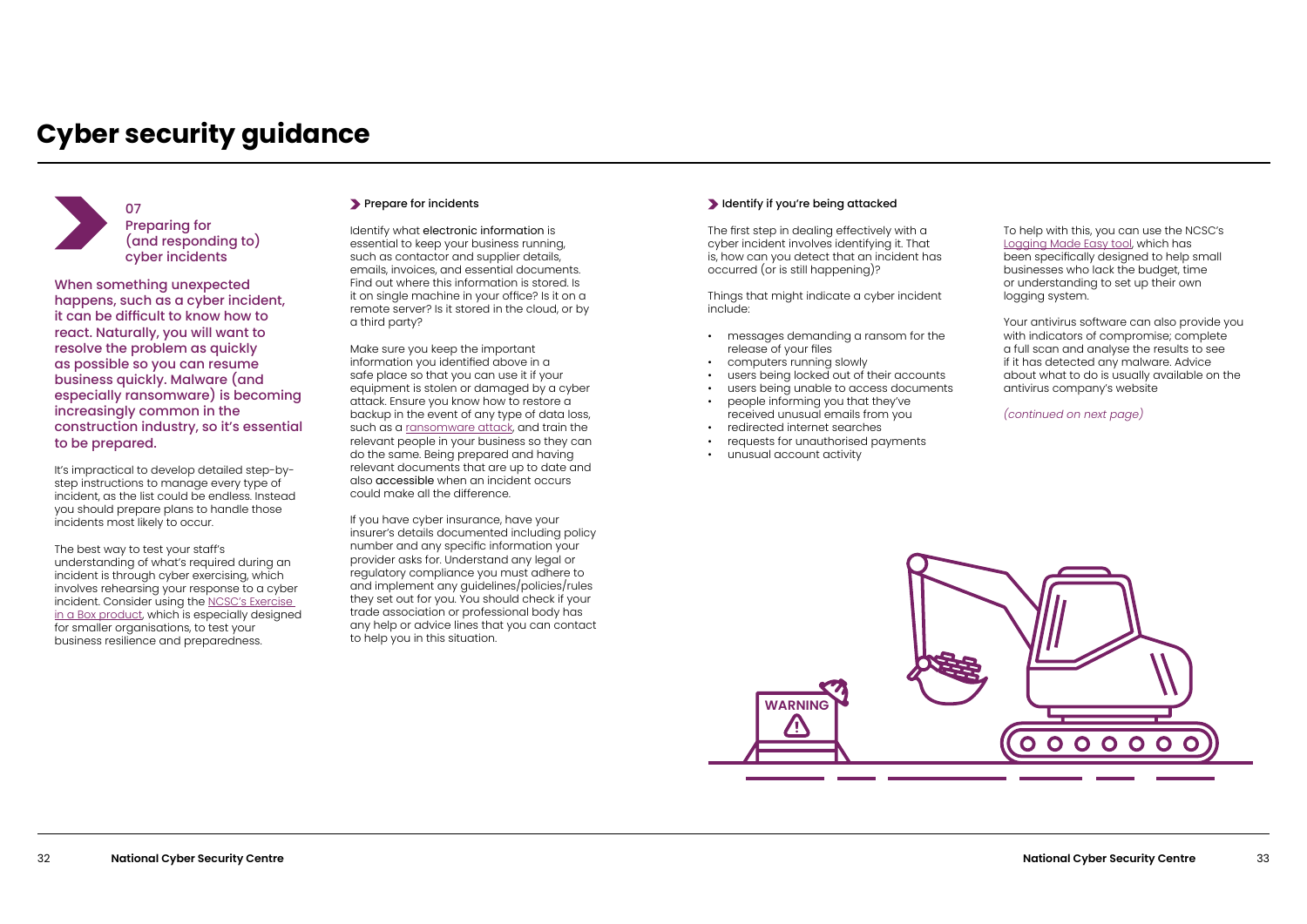The actions in this step will help your business get back up-and-running as soon as possible. You'll also need to confirm that everything is functioning normally, and fix any problems.

If your IT is managed externally, contact the right people to help. These contacts are there to fix the problem and establish the impact to your business.

If you manage your own IT, put the plans you made earlier into action. Depending on the type of incident you are responding to, this may involve:

- replacing compromised hardware
- restoring services through backups
- patching software
- cleaning infected machines
- changing passwords

You could use a company in the [NCSC's](https://www.ncsc.gov.uk/information/cir-cyber-incident-response)  [Cyber Incident Response \(CIR\) scheme](https://www.ncsc.gov.uk/information/cir-cyber-incident-response) if your organisation was the victim of a significant cyber attack. The CIR-certified company would conduct all the cyber incident response activities in relation to the attack to help your organisation recover.

Note that you're legally obliged to report certain incidents (such as a data breach) to the Information Commissioner's Office (ICO), regardless of whether your IT is outsourced. [Check the ICO website to find out which](https://ico.org.uk/for-organisations/report-a-breach/)  [incidents require this](https://ico.org.uk/for-organisations/report-a-breach/). Other regulatory bodies which you belong to may also require you to report a breach.

#### **Learn from the incident**

After the incident, it's important to review what has happened, learn from any mistakes, take action to try and reduce the likelihood of it happening again. To do this:

- 1. Review actions taken during your response. Make a list of things that went well and things that could be improved from the response stage.
- 2. Review and update your incident plan, and where necessary, make changes to the incident plan you created, to reflect the lessons learnt.
- 3. Strengthen your defences by making any necessary changes.

For example, if you were a victim of a password attack, you may need to create a new password policy.

For more detailed information about preparing for incidents, refer to the NCSC's [Small Business Guide to Response](https://www.ncsc.gov.uk/collection/small-business-guidance--response-and-recovery)  [& Recovery](https://www.ncsc.gov.uk/collection/small-business-guidance--response-and-recovery).



# **Cyber security guidance**

#### Resolve the incident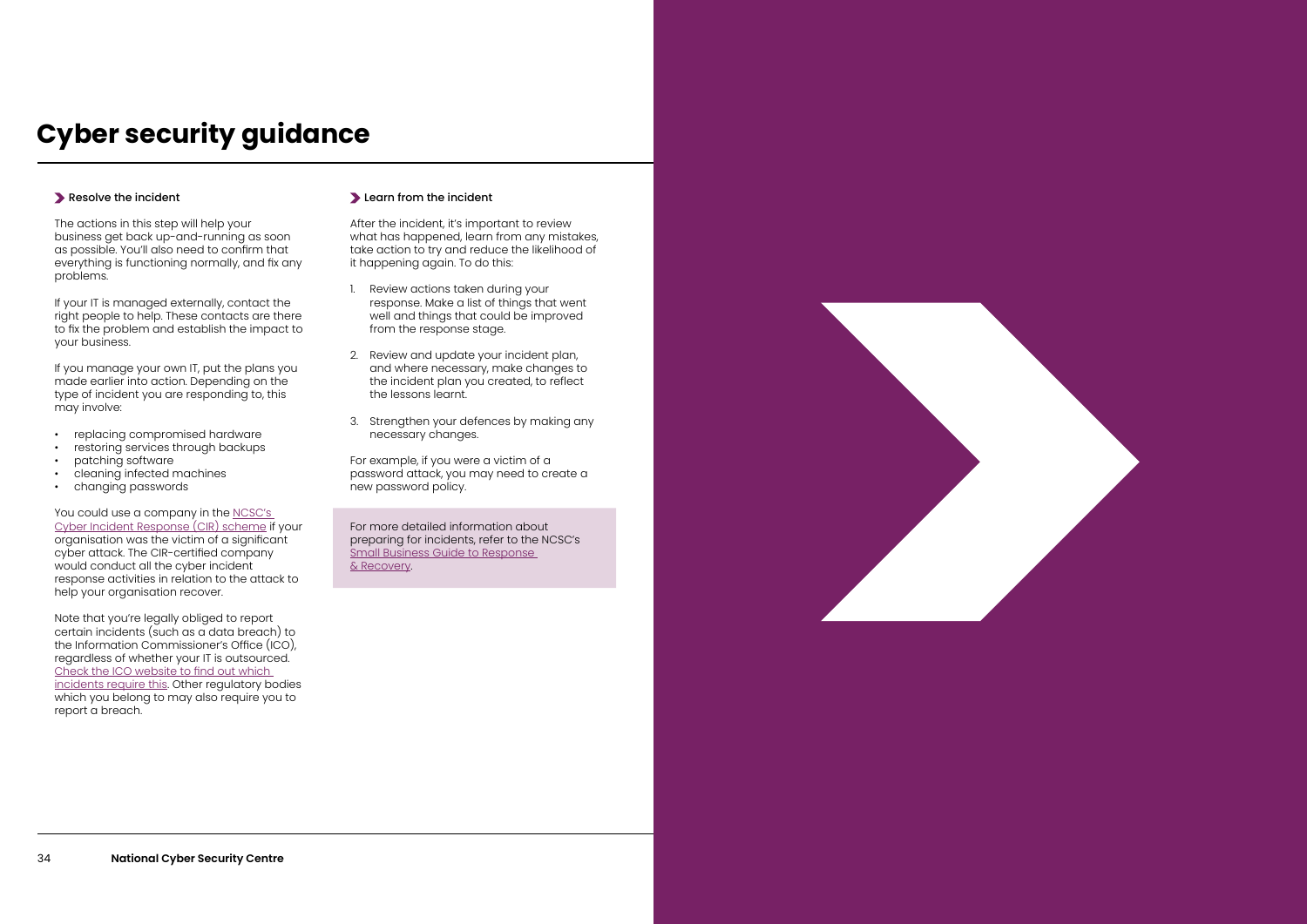### **Where to go for more help**

If you receive a potential phishing message, you can report it to the NCSC using the Suspicious Email Reporting Service (SERS). Just forward the message to [report@phishing.gov.uk](mailto:report@phishing.gov.uk). If the message is found to link to malicious content, it will be taken down or blocked, helping prevent future victims of crime.

Suspicious text messages should be forwarded to 7726. This free-of-charge short code enables your provider to investigate the origin of the text and to take action, if it is found to be malicious.

If your business suffers a cyber incident or is affected by fraud (e.g. money lost a result of a phishing email or your IT systems are compromised), report it to Action Fraud by calling 0300 123 2040 or go to [www.actionfraud.police.uk,](http://www.actionfraud.police.uk) or in Scotland through Police Scotland's 101 call centre.

If you are looking for advice on the security of built assets and the public realm, members of the CPNI sponsored [Register](https://www.rses.org.uk/)  [of Security Engineers and Specialists \(RSES\)](https://www.rses.org.uk/) can provide specific advice or guidance, including the security of digital systems in the built environment.

If you want more information and advice on physical or personnel security issues or security-mindedness, including risk assessment, site security, accredited security products and information management, please refer to the CPNI website at [www.cpni.gov.uk](http://www.cpni.gov.uk).